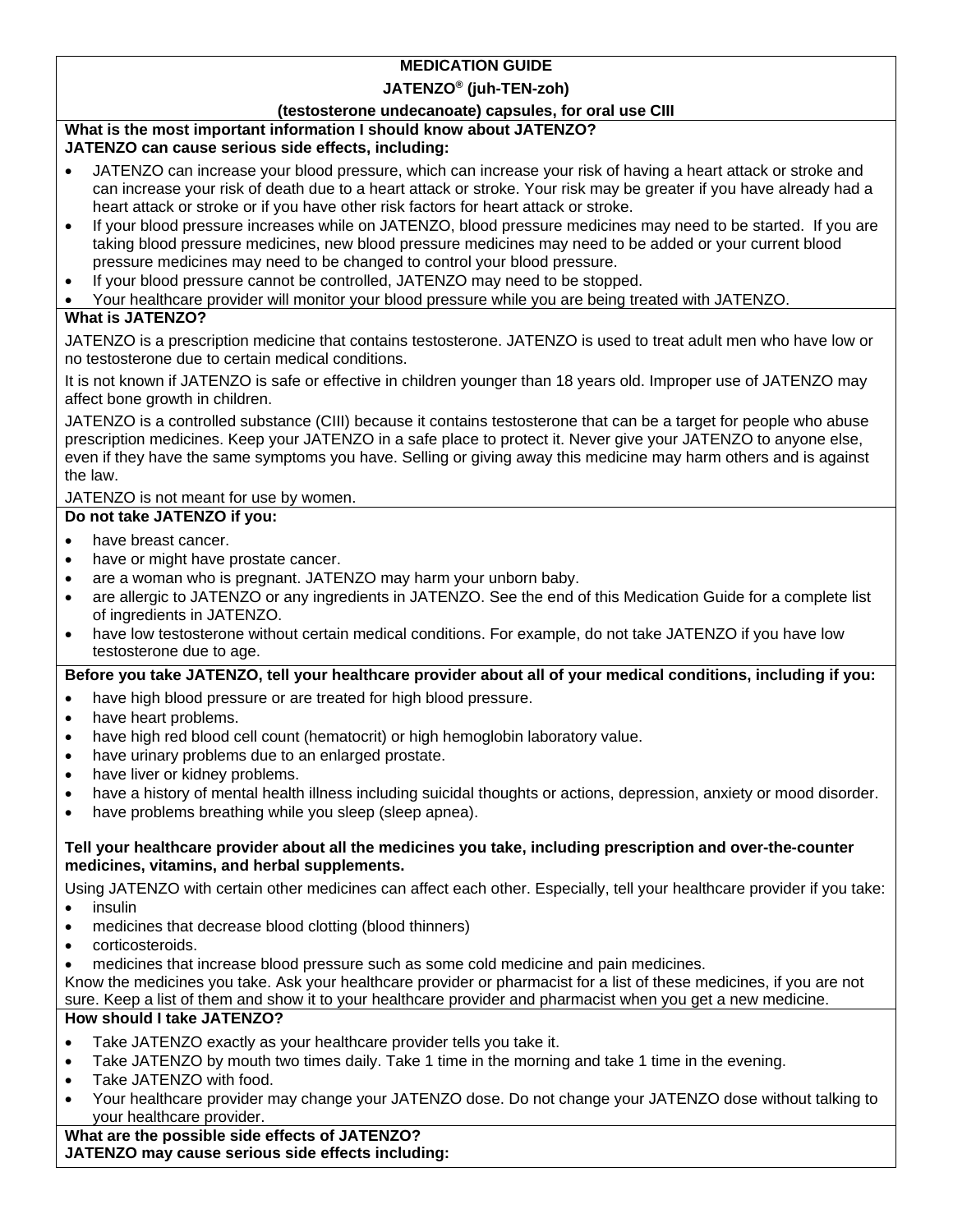#### See **"What is the most important information I should know about JATENZO?"**

#### **Increase in blood pressure.**

- o JATENZO can increase your blood pressure, which can increase your risk of having a heart attack or stroke and can increase your risk of death due to heart attack or stroke. Your risk may be greater if you already have heart disease or if you have had a heart attack or stroke.
- o You may need to start new medicines or have medicines changed for high blood pressure while on JATENZO.
- o Your healthcare provider should check your blood pressure while you use JATENZO.

### **Increase in red blood cell count (hematocrit) or hemoglobin.**

- o JATENZO increases red blood cell counts in some patients. High red blood cell counts increase the risk of blood clots, strokes, and heart attacks.
- o You may need to stop JATENZO if your red blood cell count increases.
- o Your healthcare provider should check your red blood cell count and hemoglobin while you use JATENZO.
- **If you already have an enlarged prostate, your signs and symptoms may worsen while using JATENZO.**  These may include:
	- o increased urination at night
	- o trouble starting your urine stream
	- o urinating many times during the day
	- o urge to go to the bathroom right away
	- o a urine accident
	- o inability to pass urine or weak urine flow
- **Increased risk of prostate cancer**. Your healthcare provider should check you for prostate cancer or any other prostate problems before you start and while you use JATENZO.
- **Blood clots in the legs or lungs**. Signs and symptoms of a blood clot in your leg can include pain, swelling or redness. Signs and symptoms of a blood clot in your lungs can include difficulty breathing or chest pain.
- **Abuse**. Testosterone can be abused, when taken at higher than prescribed doses and when used with other anabolic androgenic steroids. Abuse can cause serious heart and psychological side effects. Your healthcare provider should check you for signs of abuse before and during treatment with JATENZO.
- **In large doses JATENZO may lower your sperm count.**
- **Liver problems.** Symptoms of liver problems may include:
	- o nausea or vomiting
	- o yellowing of your skin or whites of your eyes
	- o dark urine
	- o pain on the right side of your stomach area (abdominal pain)
- **Swelling of your ankles, feet, or body (edema), with or without heart failure.**
- **Enlarged or painful breasts.**
- **Breathing problems while you sleep (sleep apnea).**
- **Changes in mood.** Talk to your healthcare provider if you have changes in mood or behavior including, new or worsening depression, or suicidal thoughts.

#### **Call your healthcare provider right away if you have any of the serious side effects listed above.**

#### **The most common side effects of JATENZO include:**

- increased red blood cell count burping enlarged prostate gland
- diarrhea **e** foot, leg and ankle swelling **e** high blood pressure
- 

- 
- heart burn nausea headache

**Other side effects include** more erections than are normal for you or erections that last a long time.

Tell your healthcare provider if you have any side effect that bothers you or that does not go away.

These are not all the possible side effects of JATENZO. For more information, ask your healthcare provider or pharmacist.

Call your doctor for medical advice about side effects. You may report side effects to FDA at 1-800-FDA-1088. **How should I store JATENZO?** 

- Store JATENZO at room temperature between 68°F to 77°F (20°C to 25°C).
- Store JATENZO in a dry place.
- **Keep JATENZO and all medicines out of the reach of children.**

## **General information about the safe and effective use of JATENZO**

Medicines are sometimes prescribed for purposes other than those listed in a Medication Guide. Do not use JATENZO for a condition for which it was not prescribed. Do not give JATENZO to other people, even if they have the same symptoms you have. It may harm them. You can ask your pharmacist or healthcare provider for information about JATENZO that is written for health professionals.